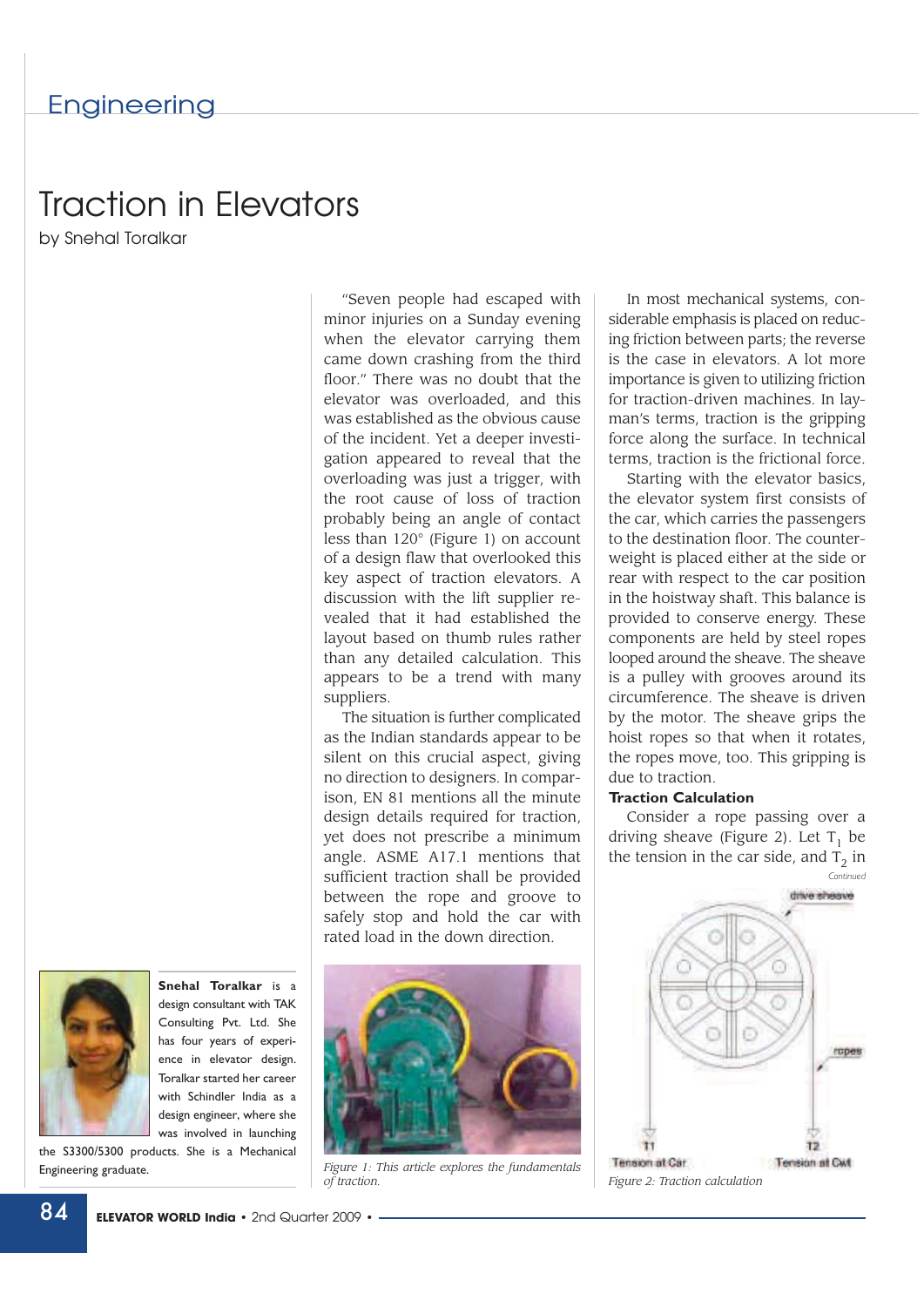## Engineering continued

the counterweight side. The required traction for any elevator system is expressed as  $T_1/T_2$ .  $T_1$  is the addition of all weights (i.e., 125% of rated load, car weight, ropes and travelingcable weight), whereas  $T_2$  is the counterweight.

The maximum available traction that can be developed is a function of the actual coefficient of friction between the rope and groove, the shape of groove and angle of contact.

Maximum available traction = *e <sup>f</sup>*<sup>Θ</sup> where  $e =$  the base of natural logarithm

*f* = coefficient of friction

 $\Theta$  = angle of contact

Hence the condition so that the elevator does not lose traction is given by:

 $T_1/T_2$  *X*  $C < e^{f\Theta}$ where *C* is constant, considering acceleration and deceleration, and is given by:

 $C = (gn + a)/(gn - a)$ , where  $gn =$ acceleration due to gravity and  $a =$ rated speed of the elevator.

Obviously, from the above expressions, we can conclude that the maximum traction can be achieved when the value of *f*<sup>Θ</sup> is increased.

# **Factors Affecting Traction** *Angle of Wrap*

"Angle of wrap" or "angle of contact" is the angle that the rope makes with the circumference of the sheave. The maximum angle for single-wrap traction (SWT) that can be achieved is 180º (Figure 3). However, the problem occurs when there is a diverter pulley. In this case, the angle decreases,



*Figure 3: SWT (angle of contact: 180°) Figure 4: Double-wrap traction*

but with suitable arrangements like adjusting the height and length between the sheave centers, maximum angle can be achieved.

The other option by which to achieve the maximum angle is double-wrap traction (DWT) (Figure 4). In DWT, traction is considerably increased, as in this case, angle becomes  $(S1 + S2)$ . But this system has some disadvantages. The design of the machine is complicated. The height is greater, and the width of the sheave rim is larger, as the number of grooves is doubled. The rope bends number is greater, resulting in additional rope wear. This also results in an overall cost increase of the equipment.

#### **Sheave Diameter**

The ratio of rope diameter to sheave diameter also plays an important role in traction. Per Indian standards, sheave diameter should be equal to 40 times the rope diameter. The larger the sheave diameter, the more the contact area between the rope and sheave is achieved. The sheave diameter should also be large enough to account for the bending stresses exerted by the ropes. However, cost is also to be considered while setting the final diameter. It will also result in a larger machine assembly, which will create problems during installation.

The other important factor that affects traction is the shape of the groove. Commonly used groove shapes are U-groove, U-groove with undercut and V-groove.

#### *U-Groove*

The U-groove is the sheave of choice for optimum life (Figure 5). Its large size, in combination with its supportive grooves, minimizes abrasion and fatigue. Note the large groove area with which the rope comes in contact. The groove cradles the rope, resulting in low groove pressures, allowing the wires and strands to move about freely while the rope is operating. Unfortunately, however, the U-grooved sheave provides the least amount of traction.

#### *U-Groove with Undercut*

When compared to the U-groove, the surface area of the rope making contact with the undercut U-groove decreases. Note the undercut where *Continued*